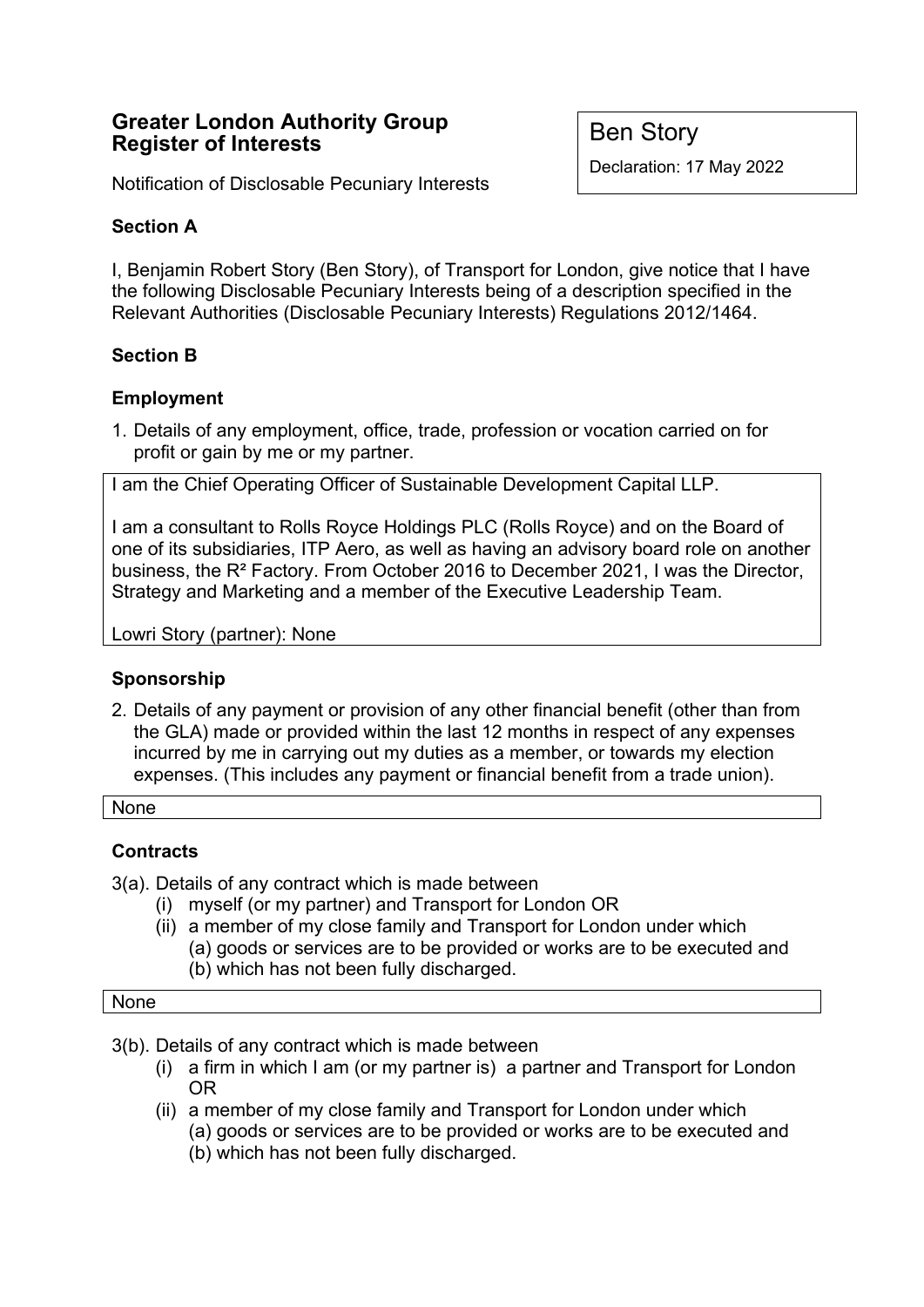#### None

- 3(c). Details of any contract which is made between
	- (i) a body corporate of which I am (or my partner is) a director and Transport for London OR
	- (ii) a member of my close family and Transport for London under which (a) goods or services are to be provided or works are to be executed and (b) which has not been fully discharged.

#### None

3(d). Details of any contract which is made between

- (i) a firm or a body corporate in the securities of which I have (or my partner has) a beneficial interest and Transport for London OR
- (ii) a member of my close family and Transport for London under which (a) goods or services are to be provided or works are to be executed and (b) which has not been fully discharged.

#### None

3(e). Details of any contract which is made between

- (i) a firm in which I am (or my partner is) an employee and Transport for London OR
- (ii) a member of my close family and a member of my close family and Transport for London under which
	- (a) goods or services are to be provided or works are to be executed and (b) which has not been fully discharged.

### None

### **Land**

4. Details of any beneficial interest that I or my partner has in land within Greater London that entitles me or my partner to occupy (alone or jointly with another) that land, or to receive income from it.

#### None

### **Licences**

5. Details of any licence that entitles me or my partner (alone or jointly with others) to occupy land in Greater London for a month or longer.

### None

### **Corporate tenancies**

- 6. Details of any tenancy where, to my knowledge,
	- (a) Transport for London is the landlord; and
	- (b) the tenant is
		- (i) a firm in which I am (or my partner is) a partner,
		- (ii) a body corporate of which I am (or my partner is) a director, or
		- (iii) a firm or a body corporate that in the securities of which I have (or my partner has) a beneficial interest.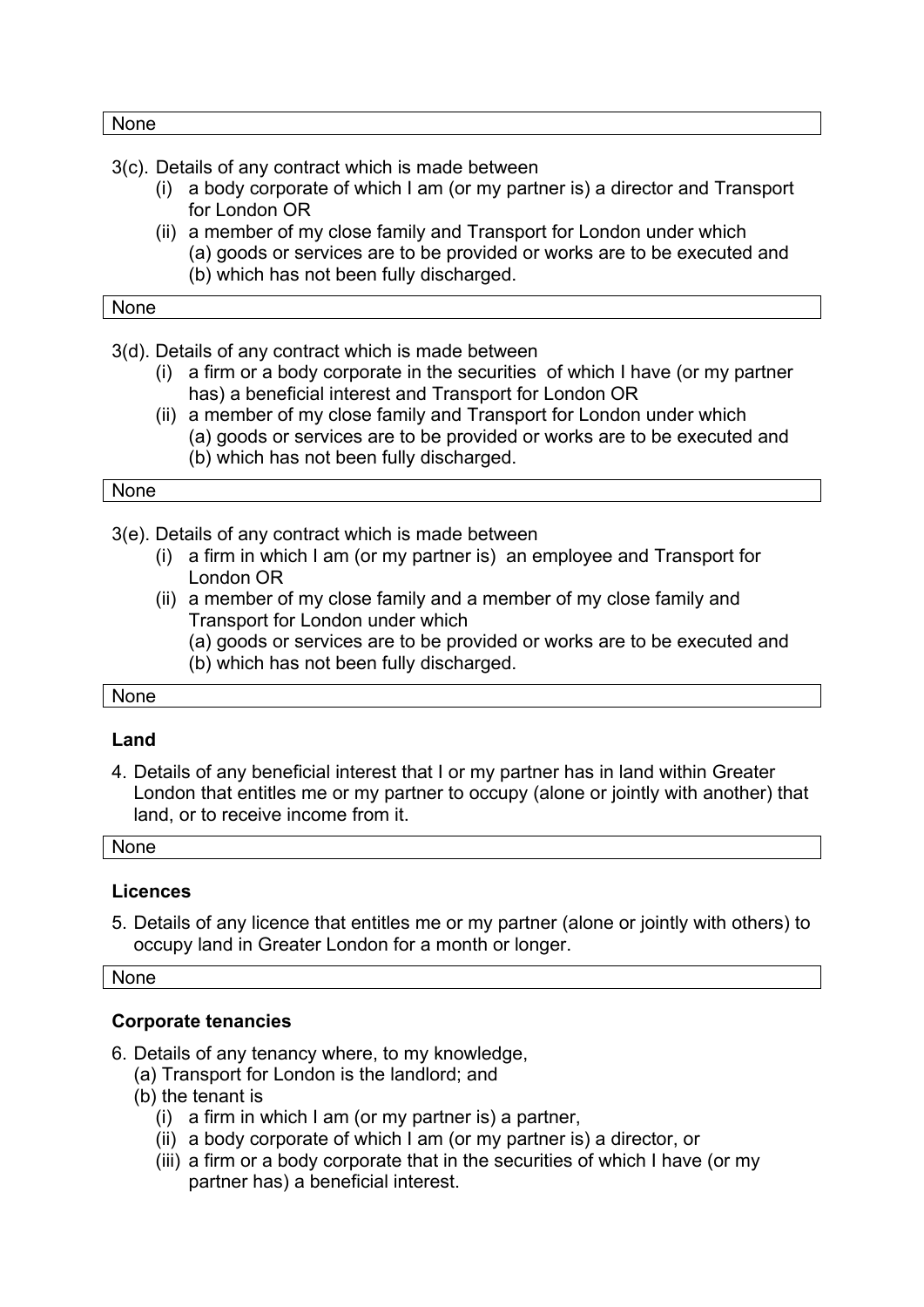#### None

### **Securities**

- 7. Details of beneficial interest that I or my partner has in the securities of a body where
	- (a) that body (to my knowledge) has a place of business or land in Greater London; and
	- (b) either
		- (i) the total nominal value of the securities that I or my partner has exceeds £25,000 or one hundredth of the total issued share capital of that body; or
		- (ii) if the share capital of that body is of more than one class, the total nominal value of the shares of any one class in which I or my partner has a beneficial interest exceeds one hundredth of the total issued share capital of that class.

#### None

### **Other Interests**

8. Names and positions in non-profit making organisations with which Transport for London has dealings where I am or my partner is a trustee or participate(s) in management of that body and where not disclosed elsewhere in this form.

## None

9. Any other office or position which I hold (including companies, trade associations and industry forums) and where not already disclosed elsewhere in this form

Member of the Board of Governors for the WMG Academy for Young Engineers, **Coventry** 

10. Any other directorships of companies which I hold, whether paid or not, and where not already disclosed elsewhere on this form

None

11. Any other Interest which I hold which might reasonably be likely to be perceived as affecting my conduct or influencing my actions in relation to my role on Transport for London.

Formerly on the Fundraising Committee for the Garden Bridge Made a personal donation of £5,000 to the Garden Bridge Trust

### **Declaration**

1. I confirm that the information given above is a true and accurate record of my relevant interests, given in good faith and to the best of my knowledge;